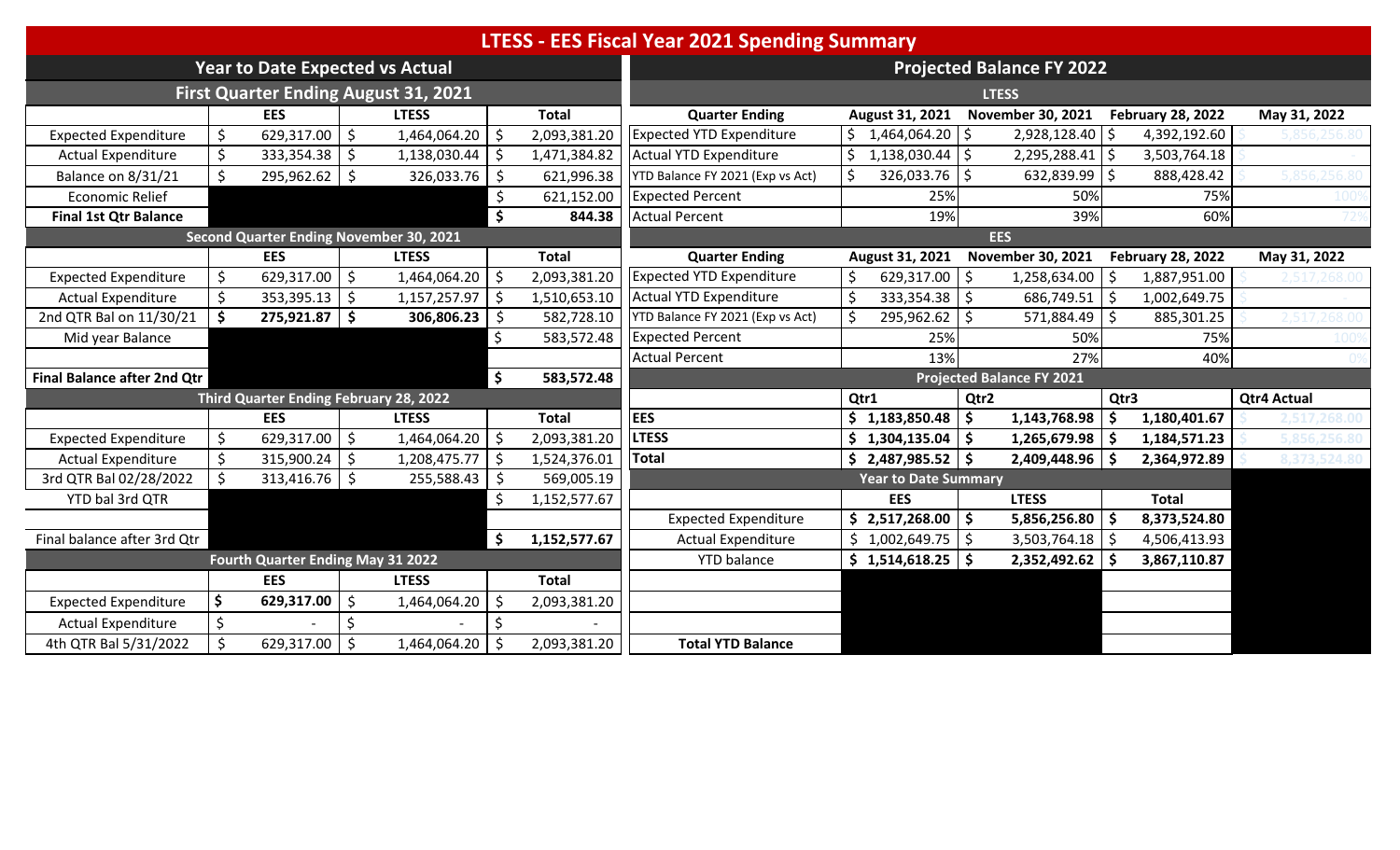## **Quarterly Projection Review - State Fiscal Year 2022 vs. State Fiscal Year 2021**

|                                            |                         | <b>State Fiscal Year 2022</b> |                          |                     | <b>State Fiscal Year 2021</b>              |                    |                         |                          |                   |  |  |  |  |  |
|--------------------------------------------|-------------------------|-------------------------------|--------------------------|---------------------|--------------------------------------------|--------------------|-------------------------|--------------------------|-------------------|--|--|--|--|--|
|                                            |                         | <b>LTESS</b>                  |                          |                     |                                            |                    | <b>LTESS</b>            |                          |                   |  |  |  |  |  |
| <b>Quarter Ending</b>                      | August 31, 2021         | Nov 30, 2021                  | <b>February 28, 2022</b> | May 31, 2022*       | <b>Quarter Ending</b>                      | August 31, 2020    | Nov 30, 2020            | <b>February 28, 2021</b> | May 31, 2021      |  |  |  |  |  |
| <b>Expected YTD</b><br><b>Expenditure</b>  | \$<br>$1,464,064.20$ \$ | $2,928,128.40$ \$             | 4,392,192.60             | 5,856,256.80<br>∣ S | <b>Expected YTD</b><br><b>Expenditure</b>  | 1,521,892.09<br>\$ | 3,043,784.17<br>1 S     | 4,565,676.26<br>-S       | 6,087,568.3<br>-S |  |  |  |  |  |
| <b>Actual YTD</b><br><b>Expenditure</b>    | 1,138,030.44            | $2,295,288.41$ \$<br>Ŝ.       | 3,503,764.18             |                     | <b>Actual YTD</b><br><b>Expenditure</b>    | \$<br>1,095,809.18 | 2,188,599.17            | 3,251,718.22             | Ŝ.<br>4,388,901.6 |  |  |  |  |  |
| <b>YTD Balance FY</b><br>2020 (Exp vs Act) | $326,033.76$ \$         | $632,839.99$ \ \$             | 888,428.42               | 5,856,256.80        | <b>YTD Balance FY</b><br>2021 (Exp vs Act) | 426,082.91         | 855,185.00 \$           | 1,313,958.04             | Ŝ.<br>1,698,666.  |  |  |  |  |  |
| <b>Expected Percent</b>                    | 25%                     | 50%                           | 75%                      | 100%                | <b>Expected Percent</b>                    | 25%                | 50%                     | 75%                      | 10 <sub>0</sub>   |  |  |  |  |  |
| <b>Actual Percent</b>                      | 19%                     | 39%                           | 60%                      |                     | <b>Actual Percent</b>                      | 18%                | 36%                     | 53%                      | 7                 |  |  |  |  |  |
| <b>Projected Balance</b><br>for FY 2020*   | 1,304,135.04            | $1,265,679.98$   \$<br>-S     | 1,184,571.23             | 5,856,256.80        | <b>Projected Balance</b><br>for FY 2021*   | 1,704,331.62       | 1,710,370.00   \$<br>-Ś | 1,751,944.05             | 1,698,666.<br>Ŝ.  |  |  |  |  |  |

|                                            |                   |                                                           | EES              |              |                | <b>EES</b> |                                               |  |              |  |                          |  |               |  |                 |  |
|--------------------------------------------|-------------------|-----------------------------------------------------------|------------------|--------------|----------------|------------|-----------------------------------------------|--|--------------|--|--------------------------|--|---------------|--|-----------------|--|
| <b>Quarter Ending</b>                      | August 31, 2021   | May 31, 2022*<br><b>February 28, 2022</b><br>Nov 30, 2021 |                  |              | Quarter Ending |            | August 31, 2020                               |  | Nov 30, 2020 |  | <b>February 28, 2021</b> |  | May 31, 2021* |  |                 |  |
| <b>Expected YTD</b><br><b>Expenditure</b>  | 629,317.00        | -S                                                        | \$   258,634.00. | 1,887,951.00 | 2,517,268.00   |            | <b>Expected YTD</b><br><b>Expenditure</b>     |  | 639,548.75   |  | \$ 279,097.50.           |  | 1,918,646.25  |  | 2,558,195.0     |  |
| <b>Actual YTD</b><br><b>Expenditure</b>    | $333,354.38$ \ \$ |                                                           | 686,749.51   \$  | 1,002,649.75 |                |            | <b>Actual YTD</b><br>Expenditure              |  | 222,431.83   |  | 508,102.27 \$            |  | 759,092.01    |  | 1,081,912.7     |  |
| <b>YTD Balance FY</b><br>2020 (Exp vs Act) | 295,962.62        |                                                           | $571.884.49$ S   | 885,301.25   | 2,517,268.00   |            | <b>IYTD Balance FY</b><br>$2021$ (Exp vs Act) |  | 417,116.92   |  | 770.995.23               |  | 1,159,554.24  |  | 1,476,282.2     |  |
| <b>Expected Percent</b>                    | 25%               |                                                           | 50%              | 75%          |                |            | <b>Expected Percent</b>                       |  | 25%          |  | 50%                      |  | 75%           |  | 10 <sup>C</sup> |  |
| <b>Actual Percent</b>                      | 13%               |                                                           | 27%              | 40%          |                |            | <b>Actual Percent</b>                         |  | 9%           |  | 20%                      |  | 39%           |  | 42              |  |
| <b>Projected Balance</b><br>FY 2020*       | 1,183,850.48      |                                                           | 1,143,768.98 \$  | 1,180,401.67 | 2,517,268.00   |            | <b>Projected Balance</b><br><b>FY 2021*</b>   |  | 1,668,467.68 |  | 1,541,990.46             |  | 1,579,114.32  |  | 1,476,282.2     |  |

**Total Projected** 

**Balance FY 20 \$ 2,487,985.52 \$ 2,409,448.96 \$ 2,364,972.89 \$ 8,373,524.80**

\*May 31, 2022 is actual balance **\*May 31, 2021** is actual balance

FY 22 Total LTESS Allocation is lower than FY 21 due to 4 vendors terminating agreements & allocation error for Versablity - Hired Hands FY 21 LTESS allocation not added in. Will adjust during mid year reallocations

|                                            |                           | <b>State Fiscal Year 2022</b> |                          |               |  | <b>State Fiscal Year 2021</b><br><b>LTESS</b> |                         |              |                              |                     |  |  |  |  |  |  |
|--------------------------------------------|---------------------------|-------------------------------|--------------------------|---------------|--|-----------------------------------------------|-------------------------|--------------|------------------------------|---------------------|--|--|--|--|--|--|
|                                            |                           | <b>LTESS</b>                  |                          |               |  |                                               |                         |              |                              |                     |  |  |  |  |  |  |
| <b>Quarter Ending</b>                      | August 31, 2021           | Nov 30, 2021                  | <b>February 28, 2022</b> | May 31, 2022* |  | <b>Quarter Ending</b>                         | August 31, 2020         | Nov 30, 2020 | <b>February 28, 2021</b>     | May 31, 2021        |  |  |  |  |  |  |
| <b>Expected YTD</b><br><b>Expenditure</b>  | Ś<br>1,464,064.20         | 2,928,128.40                  | $4,392,192.60$ \$<br>\$  | 5,856,256.80  |  | <b>Expected YTD</b><br><b>Expenditure</b>     | \$<br>,521,892.09 \$    | 3,043,784.17 | 4,565,676.26<br>-S           | \$.<br>6,087,568.34 |  |  |  |  |  |  |
| <b>Actual YTD</b><br><b>Expenditure</b>    | \$<br>$1,138,030.44$   \$ | 2,295,288.41                  | 3,503,764.18<br>-\$      |               |  | <b>Actual YTD</b><br><b>Expenditure</b>       | \$<br>$1,095,809.18$ \$ | 2,188,599.17 | 3,251,718.22<br><sup>S</sup> | \$<br>4,388,901.63  |  |  |  |  |  |  |
| <b>YTD Balance FY</b><br>2020 (Exp vs Act) | $326,033.76$ \$           | $632,839.99$ 5                | 888,428.42               | 5,856,256.80  |  | <b>YTD Balance FY</b><br>2021 (Exp vs Act)    | $426,082.91$ \$<br>\$   | 855,185.00   | 1,313,958.04<br>-S           | 1,698,666.71<br>-\$ |  |  |  |  |  |  |
| <b>Expected Percent</b>                    | 25%                       | 50%                           | 75%                      | 100%          |  | <b>Expected Percent</b>                       | 25%                     | 50%          | 75%                          | 100%                |  |  |  |  |  |  |
| Actual Percent                             | 19%                       | 39%                           | 60%                      |               |  | <b>Actual Percent</b>                         | 18%                     | 36%          | 53%                          | 72%                 |  |  |  |  |  |  |
| <b>Projected Balance</b><br>for FY 2020*   | 1,304,135.04<br>S         | 1,265,679.98                  | 1,184,571.23<br>-S       | 5,856,256.80  |  | <b>Projected Balance</b><br>for FY 2021*      | \$<br>$1,704,331.62$ \$ | 1,710,370.00 | 1,751,944.05<br>-S           | 1,698,666.71<br>\$. |  |  |  |  |  |  |

|                                            |                   | <b>EES</b>      |     |                          |               |                                               |                 | <b>EES</b>   |                          |               |
|--------------------------------------------|-------------------|-----------------|-----|--------------------------|---------------|-----------------------------------------------|-----------------|--------------|--------------------------|---------------|
| <b>Quarter Ending</b>                      | August 31, 2021   | Nov 30, 2021    |     | <b>February 28, 2022</b> | May 31, 2022* | <b>Quarter Ending</b>                         | August 31, 2020 | Nov 30, 2020 | <b>February 28, 2021</b> | May 31, 2021* |
| <b>Expected YTD</b><br>Expenditure         | 629,317.00        | ,258,634.00     |     | 1,887,951.00             | 2,517,268.00  | <b>Expected YTD</b><br><b>Expenditure</b>     | 639,548.75      | ,279,097.50  | 1,918,646.25             | 2,558,195.00  |
| <b>Actual YTD</b><br>Expenditure           | $333,354.38$   \$ | 686,749.51      | - 5 | 1,002,649.75             |               | <b>Actual YTD</b><br>Expenditure              | $222,431.83$ \$ | 508,102.27   | 759,092.01               | 1,081,912.75  |
| <b>YTD Balance FY</b><br>2020 (Exp vs Act) | 295,962.62        | $571,884.49$ \$ |     | 885,301.25               | 2,517,268.00  | <b>IYTD Balance FY</b><br>$2021$ (Exp vs Act) | $417,116.92$ \$ | 770,995.23   | 1,159,554.24             | 1,476,282.25  |
| <b>Expected Percent</b>                    | 25%               | 50%             |     | 75%                      |               | <b>Expected Percent</b>                       | 25%             | 50%          | 75%                      | 100%          |
| <b>Actual Percent</b>                      | 13%               | 27%             |     | 40%                      |               | <b>Actual Percent</b>                         | 9%              | 20%          | 39%                      | 42%           |
| <b>Projected Balance</b><br>FY 2020*       | 1,183,850.48      | L,143,768.98    |     | 1,180,401.67             | 2,517,268.00  | <b>Projected Balance</b><br><b>FY 2021*</b>   | 1,668,467.68    | 1,541,990.46 | 1,579,114.32             | 1,476,282.25  |

| <b>Total Projected</b><br><b>Balance FY 21</b> |  |  |  |  |
|------------------------------------------------|--|--|--|--|
|                                                |  |  |  |  |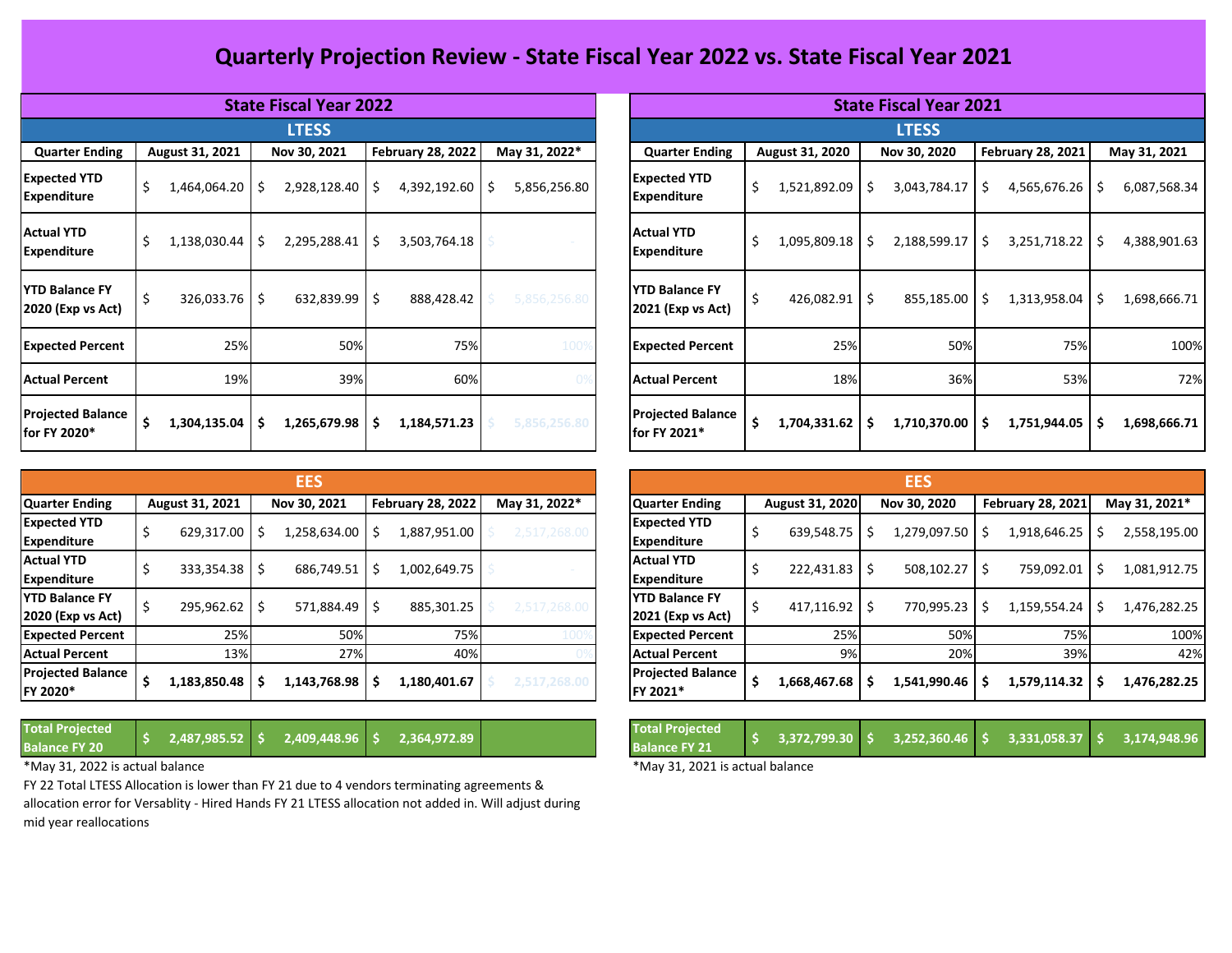|                                                                              |          | <b>2022 LTESS YTD Expected Vs Actual</b> |     |                                          |     |                        |          |                                           |
|------------------------------------------------------------------------------|----------|------------------------------------------|-----|------------------------------------------|-----|------------------------|----------|-------------------------------------------|
| <b>Vendor Name</b>                                                           |          | <b>Total Allocation</b>                  |     | <b>YTD Total Actual</b><br>Expendiutres* |     | <b>YTD Balance</b>     |          | <b>Projected Balance</b><br><b>SFY 22</b> |
| ALEXANDRIA COMMUNITY SERVICES BOARD                                          | \$       | 2,087.36 \$                              |     |                                          | \$  | 2,087.36               | \$       |                                           |
| <b>BELL DAVIS LLC</b>                                                        | \$       | 13,100.00                                | \$  | 7,153.77                                 | \$  | 5,946.23               | \$       | 3,561.64                                  |
| <b>BEST BUDDIES VIRGINIA</b>                                                 |          | 7,764.64                                 | \$. | 5,300.07                                 | S   | 2,464.57               | \$       | 697.88                                    |
| <b>BRAIN INJURY SERVICES</b>                                                 |          | 10,000.00                                | \$  | 4,389.65                                 | -Ş  | 5,610.35               | \$       | 4,147.13                                  |
| <b>BRIGHTON GARDENS LLC</b>                                                  | \$       |                                          | \$  |                                          |     |                        | \$       |                                           |
| <b>CAREER SUPPORT SYSTEMS INC</b>                                            | \$       | 367,480.12                               | Ś   | 295,191.99                               | \$  | 72,288.13              | \$       | (26, 109.20)                              |
| CAREER SUPPORT SYSTEMS INC NOVA                                              |          | 96,400.00                                | \$  | 77,929.75 \$                             |     | 18,470.25              | \$       | (7,506.33)                                |
| CHESTERFIELD COMMUNITY SERVICES BOARD                                        |          | 79,986.04 \$                             |     | 59,912.84 \$                             |     | 20,073.20              | \$       | 102.25                                    |
| <b>COMMUNITY ALTERNATIVES INC</b>                                            | \$       | 4,148.77                                 | \$  | 3,276.46 \$                              |     | 872.31                 | \$       | (219.84)                                  |
| COMMUNITY FUTURES FOUNDATION                                                 | \$       | 5,154.01                                 | \$  | 1,839.02 \$                              |     | 3,314.99               | \$       | 2,701.98                                  |
| <b>DIDLAKE INC</b>                                                           | \$       | 308,499.70                               | \$  | 224,449.25                               | S   | 84,050.45              | \$       | 9,234.03                                  |
| DIDLAKE INC TIDEWATER                                                        | \$       | 203,761.91                               | \$  | 150,481.89                               | Ŝ.  | 53,280.02              | \$       | 3,119.39                                  |
| <b>EGGLESTON SERVICES INC</b>                                                |          | 166,776.36                               | \$, | 123,775.72                               | \$. | 43,000.64              | \$       | 1,742.07                                  |
| EMPLOYMENT ADVOCATES GROUP LLC                                               | \$       |                                          |     |                                          |     |                        |          |                                           |
| EVERY CITIZEN HAS OPPORTUNITIES INC                                          | \$       | 46,778.07                                | \$. | 38,575.77 \$                             |     | 8,202.30               | \$       | (4,656.29)                                |
| FRIENDSHIP INDUSTRIES, INC                                                   |          | 35,476.88 \$                             |     | 22,434.59 \$                             |     | 13,042.29              | \$       | 5,564.09                                  |
| <b>FRONTIER HEALTH</b>                                                       |          | 73,293.22 \$                             |     | 50,540.69 \$                             |     | 22,752.53              | \$       | 5,905.63                                  |
| <b>GOODWILL INDUSTRIES OF TENNEVA AREA</b>                                   | \$<br>\$ | 12,414.90 \$                             |     | 7,318.84 \$                              |     | 5,096.06               | \$       | 2,656.45                                  |
| GOODWILL OF CENTRAL AND COASTAL VIRGINIA                                     | \$       | 155,225.23                               | \$  | 109,302.13                               | \$. | 45,923.10              | \$       | 9,489.06                                  |
| <b>GREATER UNITY EMPOYMENT SERVICES</b><br>HANOVER COUNTY COMMUNITY SERVICES |          | 72,638.23                                | \$  | 50,474.75                                | \$  |                        | \$       |                                           |
| HARGRAVES OUTREACH INC                                                       | \$       | 55,733.00 \$                             | \$  |                                          | \$. | 22,163.48              | \$       | 5,338.56                                  |
| HENRICO AREA MENTAL HEALTH                                                   | \$       | 99,284.48 \$                             |     | 43,427.28 \$<br>73,178.17 \$             |     | 12,305.72<br>26,106.31 | \$<br>\$ | (2, 170.04)                               |
| JOB DISCOVERY INC                                                            |          | 12,955.14 \$                             |     | 7,739.67 \$                              |     | 5,215.47               | \$       | 1,713.59<br>2,635.58                      |
| LOUDOUN COUNTY COMMUNITY SERVICE BOARD                                       | \$       | $9,258.24$ \$                            |     | 4,893.75 \$                              |     | 4,364.49               | \$       | 2,733.24                                  |
| LYNCHBURG SHELTERED INDUSTRIES INC                                           | \$       | 31,708.63 \$                             |     | 20,766.62 \$                             |     | 10,942.01              | \$       | 4,019.80                                  |
| MELWOOD HORTICULTURAL TRAINING CENTER                                        | \$       | 93,931.96 \$                             |     | 69,684.08 \$                             |     | 24,247.88              | \$       | 1,019.85                                  |
| MT ROGERS COMM SERV MH&MR BOARD                                              | \$       | 73,956.12 \$                             |     | 51,721.88 \$                             |     | 22,234.24              | \$       | 4,993.61                                  |
| <b>MVLE INC</b>                                                              |          | 49,677.69 \$                             |     | 36,581.66 \$                             |     | 13,096.03              | \$       | 902.14                                    |
| NW WORKS, INC                                                                |          | 52,062.28 \$                             |     | 39,403.37 \$                             |     | 12,658.91              | \$       | (475.55)                                  |
| OUTSTANDING POSSIBILITIES REVEALED LLP                                       |          | 2,500.00 \$                              |     | 347.17 \$                                |     | 2,152.83               | \$       | 2,037.11                                  |
| PLEASANT VIEW INC                                                            | \$       | 2,509.44 \$                              |     | 336.79 \$                                |     | 2,172.65               | \$       | 2,060.39                                  |
| PRINCE WILLIAM MEN HLT SERVICES                                              | \$       | 61,880.80 \$                             |     | 42,707.99 \$                             |     | 19,172.81              | \$       | 4,936.81                                  |
| PROGRESSIVE ADULT REHABILITATION CTR INC                                     | \$       | 41,316.02 \$                             |     | 29,355.81 \$                             |     | 11,960.21              | \$       | 2,174.94                                  |
| PRS INC                                                                      | \$       | 55,312.18 \$                             |     | 39,504.53 \$                             |     | 15,807.65              | \$       | 2,639.47                                  |
| RADFORD GOODWILL CENTER                                                      | \$       | 55,275.10 \$                             |     | 35,098.49 \$                             |     | 20,176.61              | \$       | 8,477.11                                  |
| RAPPAHANNOCK GOODWILL INDUSTRIES                                             | \$       | 14,952.91 \$                             |     | 9,567.80 \$                              |     | 5,385.11               | \$       | 2,195.84                                  |
| ROANOKE GOODWILL CENTER                                                      | \$       | 142,711.88                               | \$  | 102,138.86 \$                            |     | 40,573.02              | \$       | 6,526.73                                  |
| ROCKY MOUNT GOODWILL CENTER                                                  | \$       | 199,288.86                               | \$  | 144,876.06                               | \$  | 54,412.80              | \$       | 6,120.78                                  |
| <b>RSVP INC</b>                                                              | \$       | 173,223.49                               | \$  | 138,995.61 \$                            |     | 34,227.88              | \$       | (12, 103.99)                              |
| SERVICESOURCE, INC                                                           | \$       | 101,370.74                               | \$  | 75,562.86 \$                             |     | 25,807.88              | \$       | 620.26                                    |
| SHEN PACO INDUSTRIES INC                                                     | \$       | 46,827.89 \$                             |     | 31,343.04 \$                             |     | 15,484.85              | \$       | 5,037.17                                  |
| SOAR365-027191                                                               | \$       | 19,433.47 \$                             |     | 11,624.69 \$                             |     | 7,808.78               | \$       | 3,933.88                                  |
| ST JOHN'S COMMUNITY SERVICES                                                 | \$       | 21,739.74 \$                             |     | 15,019.09 \$                             |     | 6,720.65               | \$       | 1,714.29                                  |
| ST VINCENTS HOME INC                                                         | \$       | 4,500.00 \$                              |     | $1,852.82$ \$                            |     | 2,647.18               | \$       | 2,029.57                                  |
| STAND UP INC (Not active but on the main list)                               | \$       | $\overline{\phantom{a}}$                 |     |                                          |     |                        |          |                                           |
| STAND UP INC                                                                 | \$       | 57,942.28 \$                             |     | 41,644.00 \$                             |     | 16,298.28              | \$       | 2,416.95                                  |
| <b>STEPS INC</b>                                                             | \$       | 86,602.95 \$                             |     | 59,413.27 \$                             |     | 27,189.68              | \$       | 7,385.26                                  |
| <b>SUGAR PLUM INC</b>                                                        | \$       | $6,923.71$ \$                            |     | 2,343.41 \$                              |     | 4,580.30               | \$       | 3,799.16                                  |
| SUPPORTED EMPLOYMENT OF VIRGINIA                                             | \$       | 43,262.54 \$                             |     | 30,925.07 \$                             |     | 12,337.47              | \$       | 2,029.11                                  |
| THE ARC OF SOUTHSIDE                                                         | \$       | 36,982.21 \$                             |     | 26,546.48 \$                             |     | 10,435.73              | \$       | 1,586.90                                  |
| THE CHOICE GROUP INC                                                         | \$       | 527,580.58                               | \$  | 414,841.89 \$                            |     | 112,738.69             | \$       | (25, 541.94)                              |
| THE CHOICE GROUP NORTHERN                                                    | \$       | 82,961.38 \$                             |     | 68,698.39 \$                             |     | 14,262.99              | \$       | (8,636.47)                                |
| THE OPUS NETWORK                                                             | \$       | 10,000.00                                | \$  | 7,200.16 \$                              |     | 2,799.84               | \$       | 399.79                                    |
| <b>VCU HEALTH SYSTEM</b>                                                     | \$       | 155,491.21                               | \$, | 127,306.04                               | \$  | 28,185.17              | \$       | (14, 250.18)                              |
| <b>VECTOR INDUSTRIES INC</b>                                                 | \$       | 38,672.33                                | \$. | 25,610.42 \$                             |     | 13,061.91              | \$       | 4,525.10                                  |
| <b>VERSABILITY RESOURCES INC</b><br>VIRGINIA BEACH DEPT OF HUMAN SERVICES    | \$<br>\$ | 91,569.48                                | \$. | 77,224.44 \$                             |     | 14,345.04              | Ŝ        | (11, 396.44)                              |
|                                                                              |          | 168,044.28                               | \$. | 128,428.04                               | \$  | 39,616.24              | \$       | (3, 193.11)                               |
| <b>WORKSOURCE ENTERPRISES</b><br>WRIGHT CHOICES, INC                         | \$<br>\$ | 46,056.14 \$<br>248,672.21               | -\$ | 38,440.57 \$<br>197,066.73               | \$  | 7,615.57<br>51,605.48  | \$       | (5, 197.95)                               |
| <b>Total Allocated</b>                                                       | \$       | 4,683,156.80                             | \$  | 3,503,764.18 \$                          |     | 1,179,392.62 \$        | \$       | (14,083.43)<br>9,383.87                   |
|                                                                              |          |                                          |     |                                          |     |                        |          |                                           |